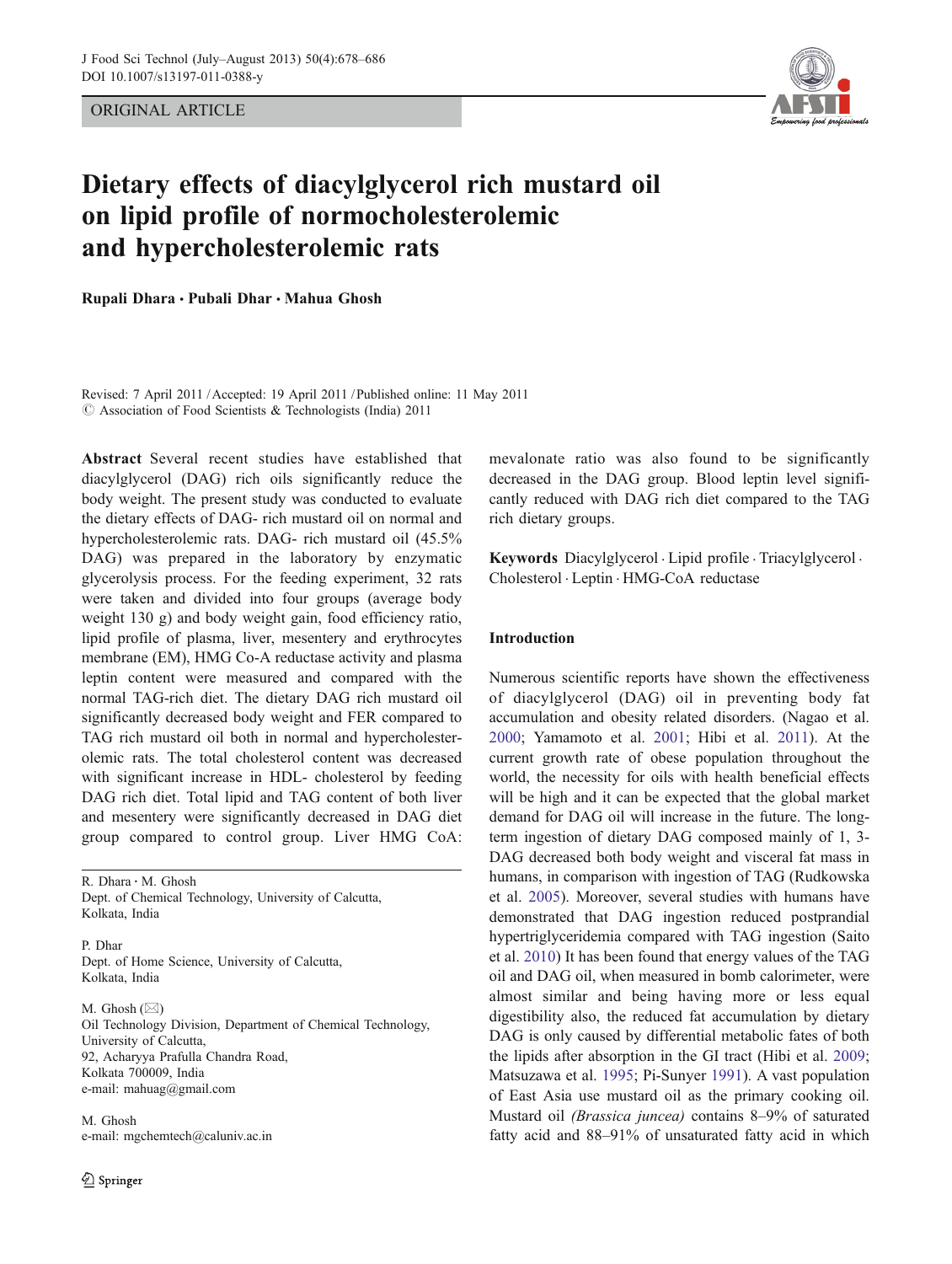48–50% is erucic acid (C22:1). According to various studies, erucic acid takes time to digest in human system which leads to less deposition of lipid in different organs (Kannel et al. [1991\)](#page-7-0). More even mustard oil contains two essential fatty acids (EFA) in appreciable amount and natural antioxidant, tocopherol, in significant amount. Therefore it could be a potential raw material to produce a low calorie, healthful edible oil. In the present study mustard oil (Brassica juncea) was converted into DAG rich mustard oil by enzymatic glycerolysis (Dhara and Ghosh [2009\)](#page-7-0). The dietary effects of DAG rich mustard oil in comparison with TAG rich mustard oil on the tissue lipid profile of normal and hypercholesterolemic rats was studied.

## Materials and methods

## Materials

Mustard oil was extracted from brown mustard seeds at laboratory by solvent extraction process and bleached with bleaching earth and activated carbon and finally physically refined to remove free fatty acid (FFA) and allyl isothiocyanate so that enzymatic esterification can be done properly (John [1976](#page-7-0)). The 1, 3 specific immobilized lipase Thermomyces lanuginosus (TLIM) was a gift of M/s Novozymes India Ltd., Bangalore, India. According to the literature supplied by the manufacturer it is produced by submerged fermentation of genetically modified Aspergillus oryzae and possesses activity of 250 IU/g. The product complies with the recommendation purity specifications for food-grade enzymes given by the Joint FAO/WHO. According to literature this liapse is suitable for hydrolysis and esterification (Fernandes et al. [2004\)](#page-7-0). Glycerol and all other reagents used were of analytical grade and were of procured from Merck India Ltd. Mumbai, India. All the enzyme kits used for the measurement of various blood parameters were procured from Merck India Ltd., Mumbai, India.

# Methods

#### Glycerolysis reaction

Physically refined mustard oil and glycerol were taken in a molar ratio of 2:1 in round bottom flask and  $10\%$  (w/w) enzymes (on the basis of total substrate weight) was added to it. The reaction was carried out at 60 °C with constant stirring of 200 rpm under vacuum for 26 h (Dhara and Ghosh [2009](#page-7-0)) for optimum DAG production. Final product was filtered to remove enzyme, excess glycerol was separated out by gravity separation and water washing. The product that is DAG rich mustard oil was then vacuum dried, checked for FFA content and stored at refrigerator for feeding experiments.

# Estimation of amount of DAG and MAG present in dietary oils

HPTLC analysis was done to estimate MAG and DAG (% w/w) present in the dietary oils (Macala et al. [1983](#page-7-0)). The extracted lipids were separated by TLC using a Silica gel 60-precoated high-performance TLC (HPTLC) plate (Merck, Germany) and hexane/diethyl ether/acetic acid (80:20:1, by vol) as the development solvent. For quantification of DAG, HPTLC plates were sprayed with 40% sulfuric acid, immediately heated to 180 °C to visualize the lipids, and used for densitometry. The integrated optical density (IOD) of the lipids was measured using a WINCATS-3 software program, CAMAG- HPTLC Scanner 3″ (Scanner 3\_ 130214″ S/N 130214). Standards for sn-1,2- DAG (99% pure, Sigma) and 1,3-DAG (98% pure, Sigma) and 1 and 2- MAG (prepared in the laboratory) were applied to the plate, and the calibration curves were constructed by plotting the IOD vs the amount of lipid loaded. The standard curve was linear and the value of the IOD of the lipid was interpolated on the corresponding calibration curve.

#### Gas Liquid Chromatography (GLC)

Gas–liquid chromatography technique was employed for the determination of fatty acid composition of different dietary oils after converting them into methyl esters by Litchfield's method (Litchfield [1972](#page-7-0)).

## Feeding experiment

The animal experiments were performed with the approval of the Ethics Committee for experimental animals of the Department of Chemical Technology (University of Calcutta). The animal experiment was designed on the basis of earlier reports published from this laboratory. Male albino rats (average body weight per gr-170 g) of Charles Foster strain (selected for the authenticity of the strain) were chosen as animal system for feeding experiment. Rats were housed individually in stainless steel cages  $(27\times21\times$ 14 cm3) with mesh floors in a room maintained under constant temperature (25–30 °C) and a 10 h light/14 h dark cycle (appropriate light and dark cycle is responsible to maintain the biological rhythm which maintains hormonal cycles that in turn controls the lipid metabolism). Following a 7 days adaptation during which the animals were maintained on a standard diet and water ad libitum. Each group of rats received different experimental oil while the other dietary components were same. The rats were fed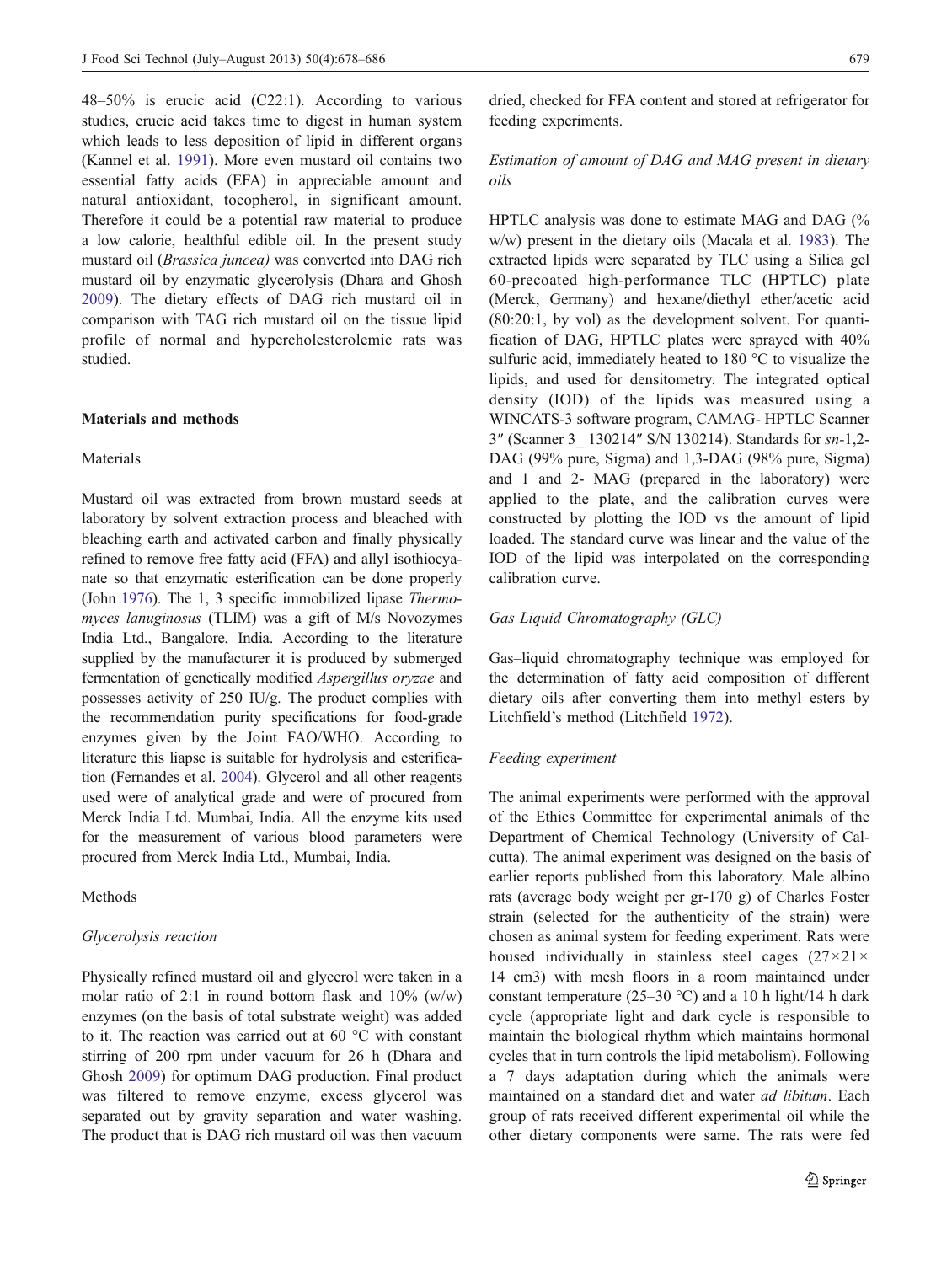<span id="page-2-0"></span>balanced diet (Jones and Foster [1942\)](#page-7-0) having the following composition: fat free casein-18% (protein source), fat-20%, starch-55% (carbohydrate source), Salt mixture 4% [composition of salt mixture No. 12 (wt in gm): NaCl-292.5;  $KH_2PO_4-816.6$ ;  $MgSO_4-120.3$ ; CaCO<sub>3</sub>-800.8; FeSO<sub>4</sub>, 7H<sub>2</sub>O-56.6; KCl-1.66; MnSO<sub>4</sub>, 2H<sub>2</sub>O-9.35; ZnCL<sub>2</sub>-0.5452; CuSO<sub>4</sub>, 5H<sub>2</sub>O-0.9988; CoCl<sub>2</sub>-, 6H<sub>2</sub>O-0.0476]; cellulose-3%; and one multivitamin capsule (Vitamin A I. P. 10,000 units, thiamine mononitrate I.P.5 mg, vitamin B.I. P. 5 mg, calcium pantothenate USP 5 mg, niacinamide I.P. 50 mg, ascorbic acid I.P. 400 units, cholecalciferol USP 15 units, menadione I.P. 9.1 mg, folic acid I.P. 1 mg, and vitamin E USP 0.1 mg) per kg of diet. The diet was adequate in all nutrients. The animals were divided into 4 groups (average body weight 170 g), each consisting of eight animals, naming MO, DAG, MOCh and DAGCh. MO group received normal mustard oil as dietary lipid, DAG group was fed with DAG rich mustard oil as dietary fat. Two groups, MOCh and DAGCh were made hypercholesterolemic by addition of cholesterol (1% of total dietary fat). MOCh group received normal mustard oil and DAGCh group received DAG rich mustard oil respectively. Table 1 describes the details of feeding groups.

The amount of daily diet consumed by each rat and weekly body weight gain were noted. The Food Efficiency ratio (FER) of each rat was calculated by the following equation:-

 $FER = Body weight gain/Food consumed$ .

At the end of 28 days of experimental period rats were fasted over-night for 12 h and then sacrificed under anesthesia using chloroform. The abdomen was opened, blood samples was collected from hepatic vein into clear heparinised centrifuge tube and centrifuge at low speed (3,000 g, 4 °C) for 10 min to isolate the plasma. Plasma was separated as the supernatant layer and was collected carefully without disturbing the rest lower part. The liver, heart and mesentery were immediately excised, cleaned by washing with saline (0.98% NaCl sol), blotted, weighed and stored at deep freeze temperature (−40 °C) for subsequent extraction of tissue lipid.

# Lipid analysis

According to the standard methods, the lipid components such as total cholesterol (Allain et al. [1974](#page-7-0)), and highdensity lipoprotein (HDL)-cholesterol (Warnick et al. [1985\)](#page-8-0) and triacylglycerol (TAG) (Bucolo and David [1973](#page-7-0)) of plasma were analyzed using enzymatic kits Ecoline CHOD PAP method, supplied by Merck India Ltd., Mumbai, India.

# Preparation of EM ghost

After plasma separation, the red blood cells (RBC) were washed three times by centrifugation at 3,000 g, for 10 min with three volumes of a cooled isotonic solution containing 0.15 M NaCl and 10<sup>-5</sup>M EDTA. RBC was haemolysed using hypotonic solution and centrifuged at 20,000 ⋅ g for 40 min in a cold centrifuge at 4 °C. The supernatant was removed carefully with a pasteur pipette. The process was repeated two more times. After the last wash step, the supernatant was removed as much as possible and the loosely packed milky-looking membrane pellet was resuspended at the bottom of the tube using 0.89% NaCl solution. Concentrated membrane solution was taken in 2 ml screw cap vial and stored at −40 °C (Rose and Oklander [1965](#page-8-0)).

# Plasma lipid peroxidation

Plasma lipid peroxidation was measured by the assay of thiobarbituric acid-reactive substances (TBARS) according to the standard method (Wills [1987\)](#page-8-0). The amount of malonedialdehyde formed was calculated by taking the extinction coefficient of malonedialdehyde to be 1.56×  $105$  M<sup>-1</sup> cm<sup>-1</sup>.

# Liver & mesentery tissue lipid extraction

Total lipids were extracted from an aliquot of tissue homogenate by the method of Bligh and Dyer (Bligh and Dyer [1959](#page-7-0)).

Table 1 Food composition of different dietary groups

| Animal                                     | Groups                        | Composition of diet                                                                                                                                                                                                          | Dose       | Duration |
|--------------------------------------------|-------------------------------|------------------------------------------------------------------------------------------------------------------------------------------------------------------------------------------------------------------------------|------------|----------|
| Male Albino Rat<br>(Charles foster strain) | Control (MO)<br>Treated (DAG) | Balanced diet+20% physically refined mustard oil<br>Balanced diet+20% DAG rich mustard oil                                                                                                                                   |            |          |
|                                            | Control (MOCh)                | Balanced diet+20% physically refined mustard oil+Cholesterol 10 g of food/rat/day for 28 days<br>$(1\% \text{ of dietary oil})$<br>Treated (DAGCh) Balanced diet+20% DAG rich mustard oil+Cholesterol (1% of<br>dietary oil) | each group |          |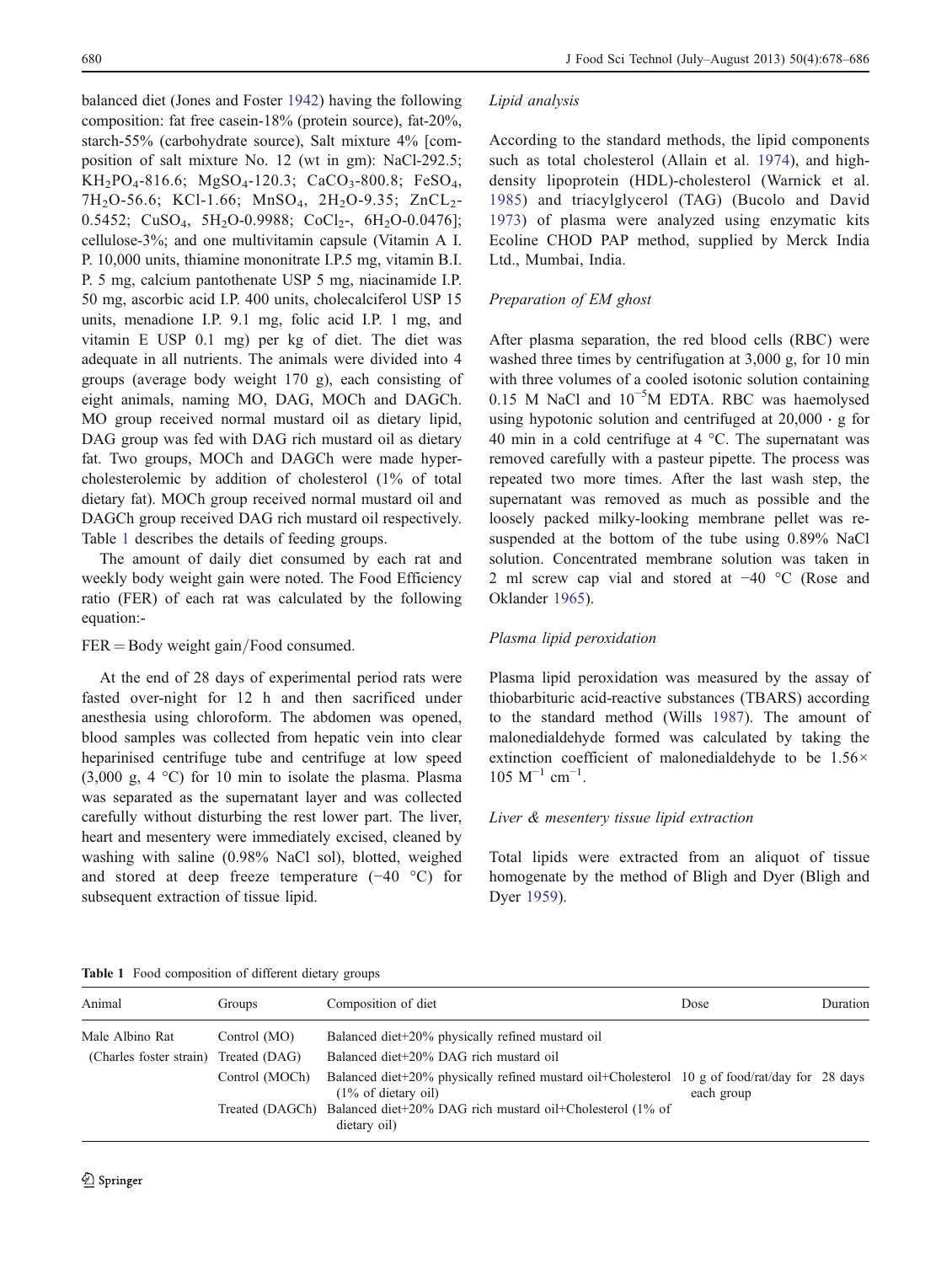#### Estimation of total protein

Total protein was estimated by the method of Lowry et al. (Lowry et al. [1951](#page-7-0)).

#### Estimation of phospholipid

Phospholipid content in tissue lipid was determined by estimating phosphorous according to the method of Chen et al. (Chen et al. [1956\)](#page-7-0).

## Measurement of HMG CoA: mevalonate ratio

To measure the HMG Co A reductase activity an indirect method was used (Rao and Ramakrishnan [1975\)](#page-8-0). 1 g of fresh liver tissue was homogenized in 10 ml saline-arsenate solution and equal volume of diluted perchloric acid was added and kept for 5 min. After centrifugation at 2,000 rpm for 10 min, 1 ml of the filtrate was utilized for HMG-Co A analysis with 0.5 ml alkaline hydroxylamine (pH 5.5) and 1.5 ml ferric chloride and 1 ml of the filtrate was utilized for measuring the mevalonate with 0.5 ml acidic hydroxylamine (pH 2.1) and ferric chloride. The absorbance was measured at 540 nm.

# Measurement of leptin

Leptin content was measured using ELISA Kit procured from LINCO Research, MO, USA [Cat. No. E6083-K] by the method provided with the kit.

#### Statistical analysis

The data was expressed as mean±standard error of mean (SEM). One-dway analysis of variance (ANOVA) was also used for statistical analysis between groups. F ratio of oneway ANOVA is significant when  $p$  value <0.05. Tukey's multiple range method (Scheffe [1961\)](#page-8-0) was used for comparison. For statistical analysis Origin 7 software was used to calculate the results.

## Results and discussions

The physioco-chemical properties of TAG rich mustard oil and DAG rich mustard oil used as dietary oils for the feeding experiment are depicted in Table [1](#page-2-0). The fatty acid composition of TAG rich mustard oil was similar with that of DAG rich mustard oil and so both the oils similar in respect to fatty acid composition. The amount of TAG, DAG, MAG, FFA and unsapponifiable matter in original (physically refined) mustard oil and DAG rich mustard oil prepared by enzymatic glycerolysis process are given in Table 2. There was an increase in DAG percentage from 1.18% to 45.5% and decrease in the percentage of TAG from 95.37% to 50.21% in DAG rich mustard oil. There was no significant change observed in amount of MAG, unsapponifiable matter and FFA in both the oils. Fatty acid composition of different dietary DAG (1, 3 DAG and 1,2/ 2,3 DAG) produced by enzyme catalysed glycerolysis reaction of mustard oil is shown in Table 2. Mean body weight gain observed in the experimental subjects is given in Table [3](#page-4-0) and the food efficiency ratio (FER) calculated from body weight gain and food intake of each rat per week is represented by Fig. [1](#page-4-0). The FER of DAG group was significantly decreased with respect to the other three dietary groups in all the 4 weeks. In 3rd week the group DAGCh showed a significant lower FER compared to the group MOCh. Consistent with previous reports of Murase et al. (Murase et al. [2002](#page-8-0)) feeding with the high DAG diet for 1 month resulted in significant decreases in body weight and food efficiency ratio compared with rats fed with TAG rich diet. Taguchi et al. reported that the apparent digestibility of diacylglycerol and TAG oil was identical (96.3%) in rats, and the energy content measured in a bomb calorimeter was similar (38.9 and 39.6 kJ/kg for DAG and

Table 2 Amount of DAG, MAG, TAG, FFA and unsap matter in original mustard oil and DAG rich mustard oil

| Oils                                                                  | TAG <sup>b</sup><br>$(\% w/w)$       | DAG <sup>c</sup> $(\% w/w)$          |                                      | MAG <sup>d</sup>                     | FFA <sup>e</sup>                   | Unsap <sup>t</sup>                 |                                    |
|-----------------------------------------------------------------------|--------------------------------------|--------------------------------------|--------------------------------------|--------------------------------------|------------------------------------|------------------------------------|------------------------------------|
|                                                                       |                                      | Total                                | 1,3 $(\% \text{ of total})$          | 1,2 $(\% \text{ of total})$          | $(\% w/w)$                         | $(\% w/w)$                         | $(\%w/w)$                          |
| Mustard oil (Physically refined)<br>DAG rich mustard oil <sup>a</sup> | $95.37 \pm 0.56$<br>$50.21 \pm 0.25$ | $1.18 \pm 0.015$<br>$45.50 \pm 0.35$ | $68.12 \pm 2.42$<br>$66.42 \pm 0.35$ | $30.76 \pm 0.75$<br>$33.58 \pm 0.08$ | $1.02 \pm 0.02$<br>$2.21 \pm 0.02$ | $0.33 \pm 0.07$<br>$0.25 \pm 0.03$ | $1.98 \pm 0.25$<br>$1.83 \pm 0.14$ |

<sup>a</sup> Mole ratio between Mustard oil: Glycerol=2:1 and 10% enzyme TLIM was used at 60 °C, 200 r.p.m for 26 h. (all values are mean $\pm$ SD,  $n=3$ ) <sup>b</sup> TAG- Triacylglycerol

<sup>c</sup> DAG- Diacylglycerol

<sup>d</sup> MAG- Monoacylglycerol

e FFA- Free fatty acid

f unsap- Unsaponifiable matter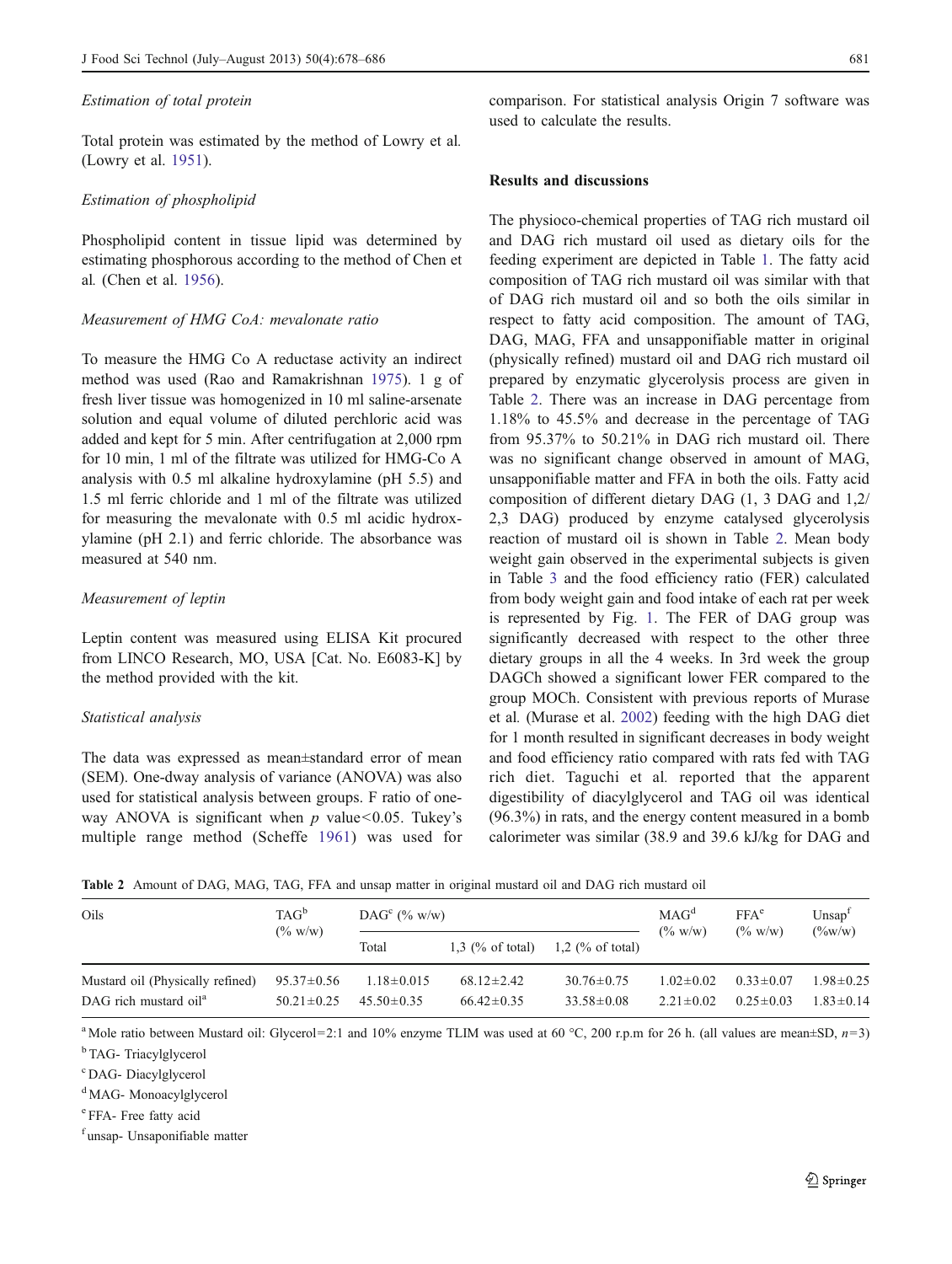<span id="page-4-0"></span>Table 3 Mean body weight gain of rats of different dietary groups

| Week | Weight gain in gm |                  |                  |                  |  |  |  |
|------|-------------------|------------------|------------------|------------------|--|--|--|
|      | MO.               | DAG              | MOCh             | DAGCh            |  |  |  |
| T    | $15.55 \pm 0.04$  | $8.28 \pm 0.04$  | $17.68 \pm 0.70$ | $17.0 \pm 0.32$  |  |  |  |
| Н    | $12.3 \pm 0.31$   | $10.26 \pm 0.16$ | $14.36 \pm 0.10$ | $16.35 \pm 0.06$ |  |  |  |
| Ш    | $10.32 \pm 0.26$  | $9.56 \pm 0.21$  | $18.35 \pm 0.13$ | $15.21 \pm 0.13$ |  |  |  |
| IV   | 12.60.14          | $10.48 \pm 0.09$ | $15.55 \pm 0.18$ | $14.62 \pm 0.15$ |  |  |  |

All values are means±SEM of 8 rats/diet

MO Mustard oil control group; DAG DAG rich mustard oil; MOCh mustard oil with 1% cholesterol; and DAGCh DAG rich mustard oil with 1% cholesterol

TAG respectively) (Taguchi et al. [2001](#page-8-0)). The plasma lipid profile, LDL and plasma peroxidation of four dietary groups of rats are given in Table [4](#page-5-0). The total cholesterol decreased in DAG group in comparison with the other three dietary groups. DAGCh group showed significantly lowered total cholesterol than MOCh group. Plasma HDL cholesterol levels of rats fed with high DAG diet was significantly higher than those of rats fed the high TAG diet and the plasma non-HDL cholesterol and TAG concentrations were significantly lowered in rats fed with high DAG in comparison with the high TAG diet (MO Vs DAG and MOCh Vs DAGCh). The plasma lipid profile indicates that DAG rich mustard oil reduced total cholesterol, TAG, non-HDL cholesterol and raised HDL cholesterol even when cholesterol was supplemented in diet. High DAG diet has shown a reduced plasma peroxidation and LDL peroxidation decreased in the hypercholesterolemic DAGCh compared to the MOCh diet. To further examine the local accumulation of fat, we determined the liver and mesentery lipid profiles that are represented in Table [5](#page-5-0). The total lipid accumulation in liver and mesentery were significantly lower in high DAG group (DAG) compared to the high TAG group (MO). Similarly, in 1% cholesterol

fed groups the mesentery lipid was high in TAG rich group (MOCh) compared to the DAG rich group (DAGCh) group. The total liver cholesterol content significantly decreased in DAGCh group in comparison with MOCh group and the TAG of liver was decreased with high DAG group than high TAG group (MO). The liver phospholipid content was increased in the DAG group than the MO group. In the mesentery, the total cholesterol and TAG was reduced in DAG groups (DAG and DAGCh) than high TAG groups (MO and MOCh). Measurement of plasma leptin was an excellent index of obesity. Table [6](#page-6-0) shows the liver HMG-CoA: Mevalonate ratio and plasma leptin content of different dietary groups. Plasma leptin content was significantly lowered in high DAG fed groups compared to that of high TAG fed groups both without and with cholesterol. During cholesterol biosynthesis 3 hydroxy 3-methyl gluteryl CoA (HMG CoA) is converted into mevalonate by HMG CoA reductase, a rate limiting enzyme for cholesterol synthesis. DAGCh group consuming DAG along with cholesterol showed increased HMG-CoA: Mevalonate ratio than TAG fed MOCh group which in turn illustrates decreased activity of HMG-CoA reductase that indicated decreased synthesis of liver cholesterol in DAGCh group. Lipid profile of erythrocyte membrane (EM) of different dietary groups is presented in Table [7.](#page-6-0) TAG content decreased in DAG fed group compared to the TAG fed group.

In the present study, we examined the effects of dietary DAG rich mustard oil in normal and hypercholesterolemic rat model. The results of this study indicate that structural differences between DAG and TAG, did not affect the fatty acid composition, has markedly affect nutritional behavior of lipids including body fat accumulation, serum lipid profile and lipid profile of the liver and mesentery and the antiobesity hormone leptin. Many studies have been conducted to determine the preventive or therapeutic effects of various dietary oils on obesity. The decrease in FER and

Fig. 1 Food efficiency ratio of different dietary groups of rats. MO: mustard oil control group; DAG: DAG rich mustard oil; MOCh: mustard oil with 1% cholesterol and DAGCh: DAG rich mustard oil with 1% cholesterol. All values are means±SEM of 8 rats/diet

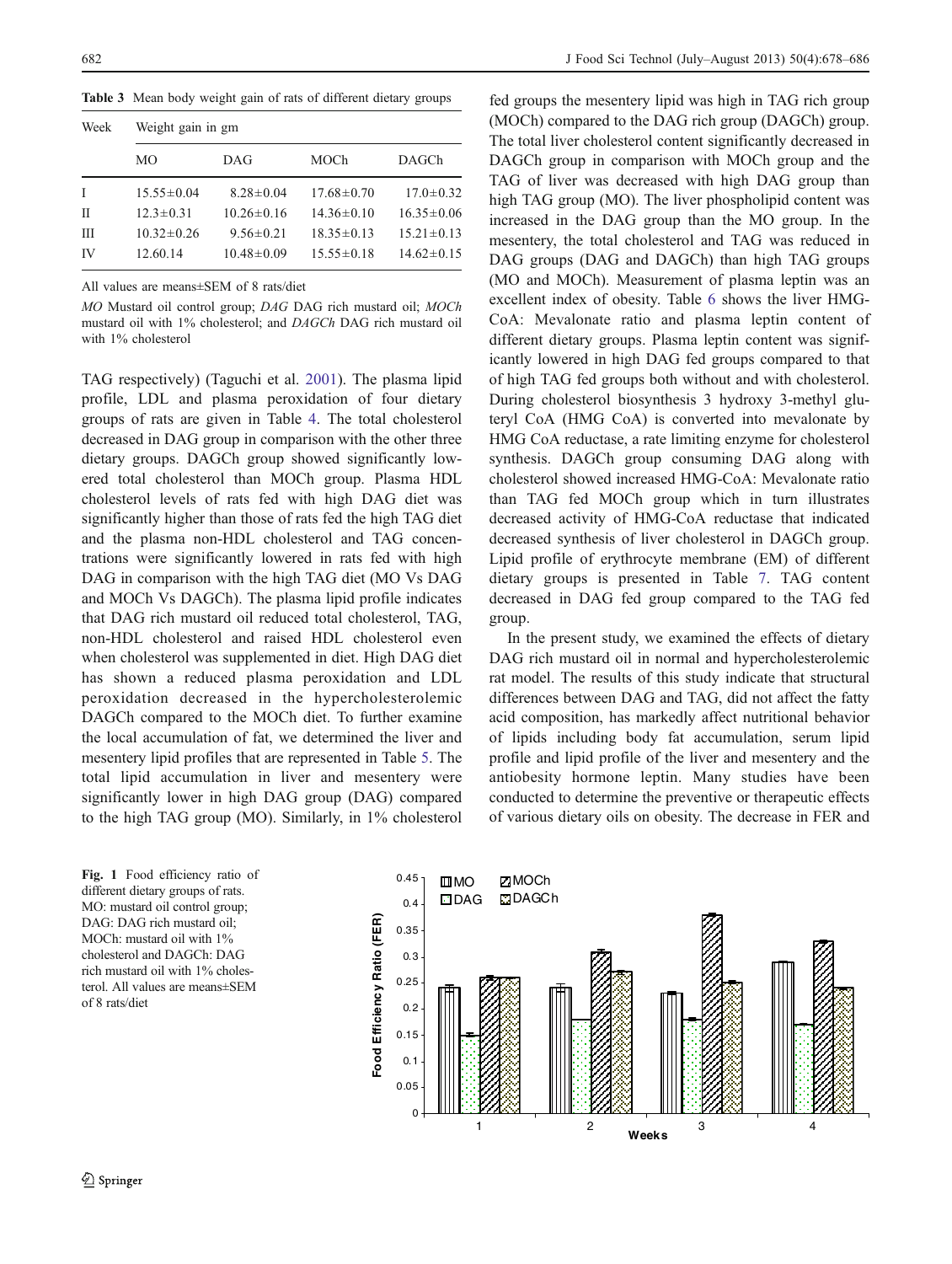| Groups       | Total cholesterol<br>(mg/dL) | HDL-cholesterol<br>(mg/dL)  | Non-HDL<br>cholesterol $(mg/dL)$ | Triacylglycerol<br>(mg/dL)      | Plasma lipid peroxidation<br>(n mole of MDA/ml of plasma) | LDL-peroxidation<br>(n mole of MDA/mg of<br>non-HDL cholesterol) |
|--------------|------------------------------|-----------------------------|----------------------------------|---------------------------------|-----------------------------------------------------------|------------------------------------------------------------------|
| MO           | $85.54 \pm 3.06$             | $22.86 \pm 1.22^{\text{a}}$ | $62.68 \pm 2.07^b$               | $97.74 \pm 1.33$ <sup>t</sup>   | $5.46 \pm 0.40$                                           | $14.76 \pm 1.66$                                                 |
| <b>DAG</b>   | $83.18 \pm 1.94$             | $28.71 \pm 1.31^a$          | $54.17 \pm 2.74^{\rm b}$         | $86.27 \pm 2.49^t$              | $3.34 \pm 0.30$                                           | $12.98 \pm 2.54$                                                 |
| MOCh         | $114.16 \pm 1.61$ **         | $22.48 \pm 0.47$            | $60.24 \pm 1.60^{bb}$            | $126.72 \pm 2.64$ <sup>tt</sup> | $4.11 \pm 0.34$                                           | $a^222.9 \pm 1.06$                                               |
| <b>DAGCh</b> | $103.50 \pm 1.73**$          | $20.84 \pm 0.76$            | $81.64 \pm 1.66^{bb}$            | $92.5 \pm 2.44$ <sup>tt</sup>   | $3.34 \pm 0.34$                                           | $a^{aa}$ 17.51 $\pm$ 1.83                                        |

<span id="page-5-0"></span>Table 4 Plasma Lipid Profile, Lipid peroxidation and Lipoprotein peroxidation of Rats in different dietary groups

MO Mustard oil control group; DAG DAG rich mustard oil; MOCh mustard oil with 1% cholesterol; and DAGCh DAG rich mustard oil with 1% cholesterol

All values are means±SEM of 8 rats/diet, \*\*MOCh vs. DAGCh, <sup>a</sup> MO vs DAG, <sup>b</sup> MO vs DAG, <sup>bb</sup> MOCh Vs DAGCh, MO vs DAG, <sup>tt</sup> MOCh vs DAGCh, aa MOCh vs. DAGCh

Significant F ratios for total cholesterol (\*\*p=0.0492) HDL-cholesterol (\*p=0.0091), non-HDL-cholesterol ( $b$  p=0.0082,  $b$  p=0.0279) and triacylglycerol ( $tp=0.02418$ ,  $tp=0.0360$ ) total LDL peroxidation (<sup>a a</sup> $p=0.023$ )

body weight gain in DAG rich oil group suggests that there is reduced accumulation of energy derived from dietary DAG. In control feeding studies diacylglycerol prevented the accumulation of body weight and fat associated with the high fat and high sucrose diet in obesity prone mice (Murase et al. [2001\)](#page-8-0). These effects do not appear due to the poor digestibility or reduced energy content of DAG. The apparent digestibility of DAG and TAG oil was identical (96.3%) in rats, and the energy content was similar (Taguchi et al. [2001\)](#page-8-0). Therefore, decreased body weight is due to energy expenditure and food or both (Maki et al. [2002\)](#page-7-0). Watanabe et al. (Watanabe and Tokimitsu [2004\)](#page-8-0) found that in comparison with a triacylglycerol control, oxygen consumption in rats increased 1 ml.kg-1 min−1 during the 90 min after DAG administration, suggesting a short term increase in energy expenditure. Studies also suggested that, fatty acids released from dietary 1,3 diacylglycerol (DAG) oil are not effectively incorporated into chylomicron after absorption from the intestinal lumen, resulting in greater fatty acid oxidation in the small intestine (Murase et al. [2002\)](#page-8-0) and liver (Mori et al. [2005;](#page-7-0) Murase et al. [2001](#page-8-0); Murata et al. [1997;](#page-8-0) Nagao et al. [2000](#page-8-0)) which leads to lower postprandial plasma triglyceride (PPTAG) level (Bauer et al. [2006](#page-7-0); Umeda et al. [2006](#page-8-0)) and lower body weight with DAG enriched diets. Lower postprandial TAG has also been observed (Tada et al. [2001](#page-8-0); Taguchi et al. [2000\)](#page-8-0) people with type –II diabetes mellitus. Consumption of DAG oil also reduces glycosylated hemoglobin (HbA1 $_C$ ) in diabetic patient (Yamamoto et al. [2001\)](#page-8-0). Another important difference between DAG and TAG metabolism is the substrate specificity of the diacylglycerol acyltransferase (DGAT) enzyme, DGAT-1 and DGAT-2 in the small intestines (Cases et al. [1998](#page-7-0)) DGAT has low substrate specificity toward 1, 3 DAG and therefore does not significantly convert 1,3 DAG to TAG (Lehner and Kuksis [1993](#page-7-0)). There are three possible causes for the slightly lower recovery of fatty acids originated from 1,3 DAG in lymph. First, a part of the fatty acids from DAG might be transferred to the portal vein preferentially for β oxidation in liver (Watanabe et al. [1997](#page-8-0)). Second,

Table 5 Liver and mesentery lipid profile of rats of different dietary groups

| Groups       | Total lipid $(mg/g \text{ of tissue})$ |                         | Total Cholesterol (mg/g of tissue) |                          | TAG $(mg/g \text{ of tissue})$ |                            | Phospholipid $(mg/g \text{ of tissue})$ |                  |
|--------------|----------------------------------------|-------------------------|------------------------------------|--------------------------|--------------------------------|----------------------------|-----------------------------------------|------------------|
|              | Liver                                  | Mesentery               | Liver                              | Mesentery                | Liver                          | Mesentery                  | Liver                                   | Mesentery        |
| <b>MO</b>    | $^{6}$ 51.52 $\pm$ 0.64                | ${}^{5}231.75 \pm 1.25$ | $3.81 \pm 0.86$                    | $M_{37.33\pm2.42}$       | $432.52 \pm 2.00$              | $^{(2)}$ 174.44±4.57       | $P15.16 \pm 1.47$                       | $17.95 \pm 1.13$ |
| <b>DAG</b>   | $^{b}45.2\pm0.80$                      | $5196.62 \pm 2.26$      | $2.88 \pm 0.27$                    | $M_31.92 \pm 1.09$       | $^{a}$ 24.25 ± 1.26            | <sup>(@</sup> 151.0±1.30)  | $P22.01 \pm 1.55$                       | $14.24 \pm 0.41$ |
| MOCh         | $65.3 \pm 1.84$                        | $*88.25 \pm 1.18$       | $**4.17\pm0.55$                    | $^{MM}$ 55.21 $\pm$ 3.21 | $37.27 \pm 1.01$               | $^{bb2}$ 206.62 $\pm$ 1.25 | $25.23 \pm 1.52$                        | $26.81 \pm 0.92$ |
| <b>DAGCh</b> | $63.36 \pm 2.30$                       | $*262.27 \pm 1.42$      | **2.36 $\pm$ 1.01                  | $^{MM46.79 \pm 4.43}$    | $34.0 \pm 1.05$                | $^{bb}188.37\pm2.04$       | $24.10 \pm 2.53$                        | $24.05 \pm 0.52$ |

MO Mustard oil control group; DAG DAG rich mustard oil; MOCh Mustard oil with 1% cholesterol; and DAGCh DAG rich mustard oil with 1% cholesterol

All values are mean±SEM of 8 rats/diet

<sup>b</sup> MO vs DAG, \*MOCh vs. DAGCh, \*\*MOCh vs. DAGCh <sup>a</sup> MO vs DAG, <sup>p</sup> MO vs DAG, <sup>\$</sup> MO vs. DAG, <sup>M</sup> MO vs. DAG, <sup>M</sup> MOCh vs. DAGCh,  $^{(0)}$  MO vs.DAG, <sup>bb</sup> MOCh vs.DAGCh,. Significant F ratios for total lipid content ( $^{b}p=0.04917$ ) total cholesterol (\*\*p=0.01396, <sup>MM</sup> p= 0.00001) and triacylglycerol ( ${}^a p=0.024$ ) total liver phospholipid, ( ${}^p p=0.02$ ) for total mesentery lipid content ( ${}^s p=0.037$ ), triacylglycerol ( ${}^{\textcircled{\tiny{\textcircled{\tiny\textup{p}}}}}$ 0.0001,  $b \ b} p=0.020)$ ,cholesterol (M  $p=0.001$ , M M  $p=0.002$ )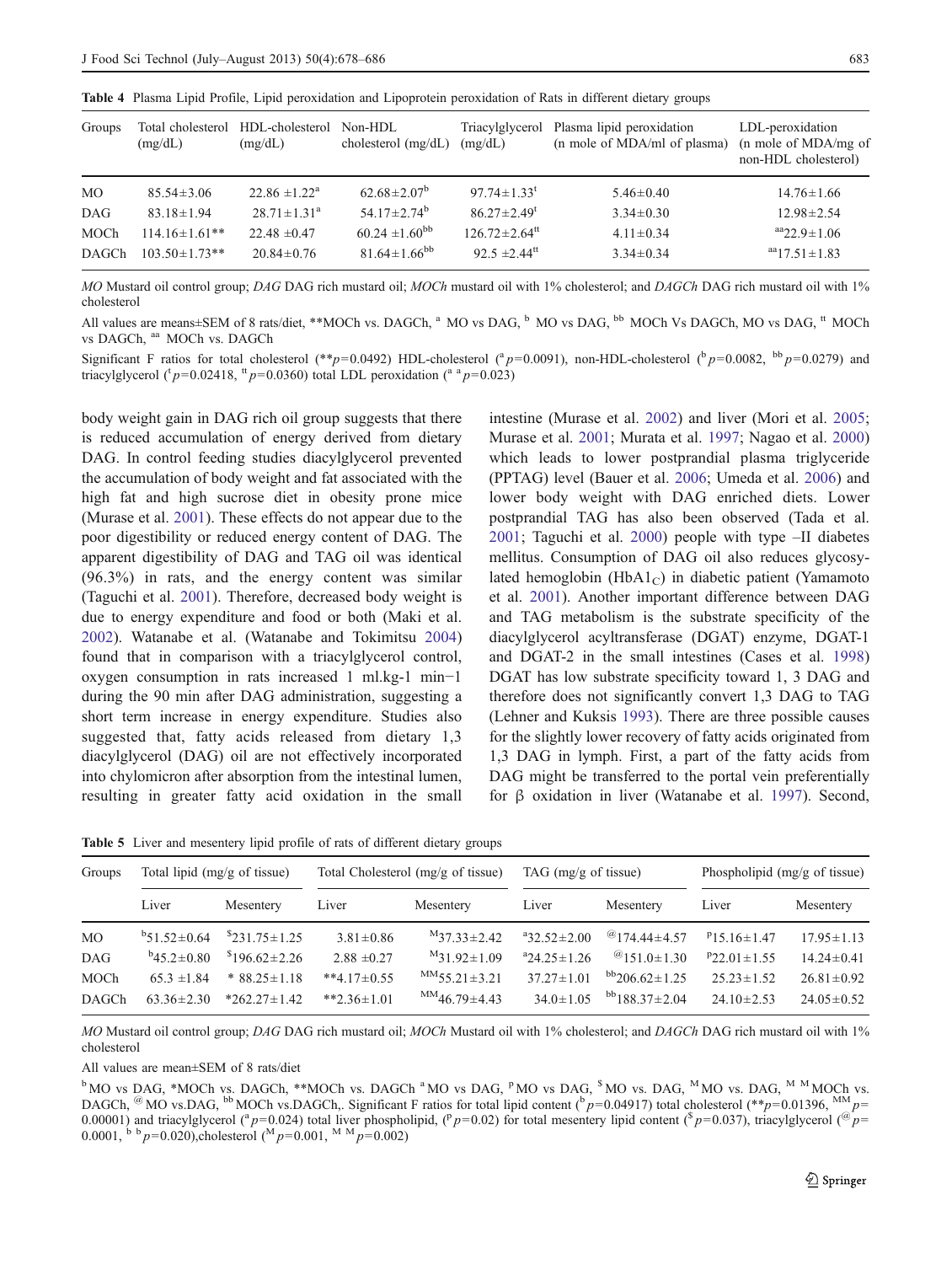<span id="page-6-0"></span>Table 6 Liver HMG CoA-Mevalonate ratio and Leptin content (ng/mL) in different dietary groups

| HMG CoA-Mevalonate ratio | Leptin content $(ng/mL)$ |
|--------------------------|--------------------------|
| $2.29 \pm 0.33*$         | $a_{1.45\pm0.149}$       |
| $2.86 \pm 0.86*$         | $a^{0.87} \pm 0.03$      |
| $2.17 \pm 0.29$ **       | $b_{2.5\pm0.085}$        |
| $3.75 \pm 0.86$ **       | $b$ 1.61 $\pm$ 0.065     |
|                          |                          |

MO: mustard oil control group; DAG: DAG rich mustard oil; MOCh: mustard oil with 1% cholesterol;

and DAGCh: DAG rich mustard oil with 1% cholesterol

All values are means $\pm$ SEM,  $n=8.$ , \*\*MOCh vs DAGCh,  $^a$ MO vs DAG, <sup>b</sup> MOCh vs DAGCh Significant F ratios for liver HMG CoA-Mevalonate ratio (\*\*p=0.02456), total plasma leptin content ( $^{a}p=$  $0.003$ ,  $^{b} p=0.007$ )

there is a possibility that a part of the fatty acids from DAG was oxidized in intestinal cells. Murase et al. (Murase et al. [2002\)](#page-8-0) reported that when DAG was fed to mice for 10 days mRNA expression of all β oxidation enzymes like acyl CoA oxidase, medium chain acyl coA dehydrogenase and uncoupling protein −2 in intestine were increased.

Dietary high DAG significantly changed the plasma lipid profiles. The decrease in plasma TAG with DAG rich oil as observed in the present study may be due to distinct metabolic pathways of the ingested TAG and DAG. 1, 3 DAG is digested in the metabolic tract to 1-MAG or 3- MAG, those are poorly re-esterified into TAG in the intestinal mucosa (Osaki et al. [2005](#page-8-0); Tomonobu et al. [2006\)](#page-8-0). For 1-MAG to follow this pathway, it must be hydrolysed to glycerol, which releases a free fatty acid (FFA) that could be available for TAG re-synthesis or potentially for energy utilization. As a result, postprandial elevations in TAG-rich lipoproteins were lowered significantly after consumption of DAG rich oil (Tada et al. [2001](#page-8-0); Taguchi et al. [2000\)](#page-8-0). Experimental studies in animals and humans showed that diacylglycerol (mainly 1, 3 DAG) decreases postprandial triglyceridemia in comparison with a triacylglycerol control (Taguchi et al. [2000](#page-8-0); Wang et al. [2010\)](#page-8-0). It was reported that dietary DAG had anti-obesity activity and prevented postprandial hypertriacylglycerolemia in experimental animals and humans (Ikeda and Yanagita [2004](#page-7-0); Murase et al. [2002](#page-8-0), [2001\)](#page-8-0). Ikeda and Yanagita (Ikeda and Yanagita [2004](#page-7-0)) suggested that delayed absorption of DAG compared to TAG may be the important determinant in preventing body fat accumulation. A major contributor to the clearance of TAG rich lipoproteins from plasma is lipoprotein lipase (Ikeda and Yanagita [2004;](#page-7-0) Masui et al. [2001](#page-7-0); Kokie et al. [2001](#page-7-0)). Murata et al. showed that in vitro, DAG emulsions were better substrates for lipoprotein lipase mediated lipolysis. Therefore, efficient hydrolysis of DAG by lipoprotein lipase may attribute to the decreased plasma triacylglycerol level. DAG feeding may be utilized preferentially for fatty acid oxidation rather than for body fat accumulation (Murata et al. [1997](#page-8-0)). A report also revealed that the ingestion of DAG significantly decreased the respiratory quotient (RQ), which is calculated from consumed oxygen and expired carbon dioxide, and increased lipid oxidation compared with that of TAG in a human clinical study (Kamphuis et al. [2003](#page-7-0)) and in animals (Kimuru et al. [2003](#page-7-0)). A decrease in RQ from the baseline indicates an increament in fat utilisation as an energy source. In our study we observed that the DAG rich mustard oil is capable of reducing arteriosclerotic factors like total cholesterol and non-LDL cholesterol and increase antiatheroscleotic factor such as HDL cholesterol. The results are consistent with the previous report of Masui et al. and Koike et al. (Kokie et al. [2001](#page-7-0); Masui et al. [2001\)](#page-7-0). Our DAG rich mustard oil contains about 45% of DAG which reduced the liver total cholesterol in hyperlipidemic rats reducing the HMG-CoA reductase activity (Frayn [2002](#page-7-0)), with net uptake of fatty acids in the postprandial state and net release between meals.

Leptin is a protein hormone a product of ob gene containing 167 amino acids with important effects in regulating body weight, metabolism and reproductive function. It is secreted from white adipose tissues and decreased hunger and food intake by inhibiting gene expression of neuropeptide Y (NPY). Leptin is a product of ob gene with important effects in regulating body

Groups TG (mg/mg of protein) Cholesterol (mg/mg of protein) Phospholipid (mg/mg of protein) MO  $0.24^a \pm 0.01$  $\pm 0.01$  0.13 $\pm .07$  0.60 $\pm 0.03$ DAG  $0.15^a \pm 0.08$  $\pm 0.08$  0.20 $\pm 0.07$  0.64 $\pm 0.06$ MOCh  $0.22^{**} \pm 0.07$   $0.33^{*} \pm 0.02$  $0.56* \pm 0.01$ DAGCh  $0.19^{**} \pm 0.09$   $0.24^{*} \pm 0.08$  $0.44* \pm 0.06$ 

Table 7 Lipid profile of erythrocyte membrane (EM) ghost of different dietary groups

MO Mustard oil control group; DAG DAG rich mustard oil; MOCh mustard oil with 1% cholesterol; and DAGCh DAG rich mustard oil with 1% cholesterol

All values are means $\pm$ SEM,  $n=8$ ,  $\pm$  MO vs. DAG,  $**$ MOCh vs. DAGCh,  $\pm$ MOCh vs. DAGCh,  $*$ MOCh vs. DAGCh; Significant F ratios for EM TAG ( ${}^{a}p=0.025$ ,  ${}^{*}p=0.0002$ ), cholesterol ( ${}^{s}p=0.0038$ ), phospholipids ( ${}^{*}p=0.0025$ )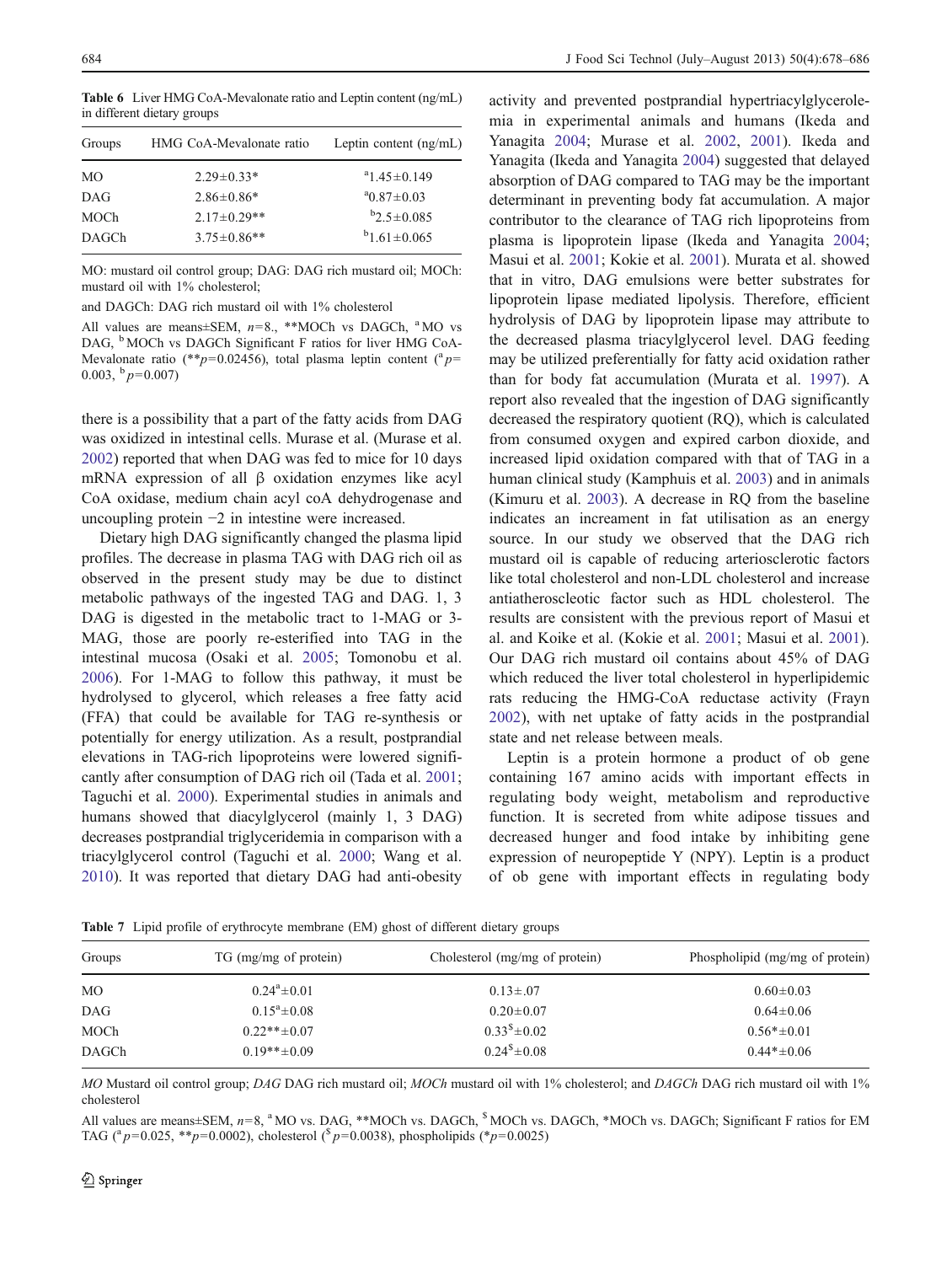<span id="page-7-0"></span>weight, metabolism and reproductive function. Leptin's effects on body weight are mediated through effects on hypothalamic centres that control feeding behaviour and hunger, body temperature and energy expenditure. The body weight reduction in the DAG dietary groups possibly due to the reduced leptin synthesis by the adipose tissues compared to TAG rich dietary oil fed rats. We can propose another mechanism in prevention of body fat accumulation of DAG. Mustard oil contains 45–50% of erucic acid (22:1). After a meal the increase in blood glucose is followed by insulin secretion. When TAG is consumed with meal both blood glucose and post prandial TAG level are increased.

When glucose is exhausted insulin level decreased and due to slow absorption of high molecular weight fatty acid like erucic acid, preferentially used for fatty acid oxidation for energy expenditure rather than to be stored as triglyceride. Oxidation of fatty acids leads to satiety and the food intake between meals is inhibited. Therefore, the amount of chylomicron triglycerides entering the blood stream after mustard oil DAG consumption is less than that for TAG because lymphatic transport of triglyceride is delayed after feeding of DAG.

## **Conclusions**

Thus the present study demonstrates that the DAG rich mustard oil prepared from normal mustard oil reduces body weight as evidenced by food efficiency ratio, lowering of plasma leptin content and reduced atherosclerotic factors such as plasma TAG, Non-LDL cholesterol.

Acknowledgement The work was funded by University Grants Commission, Govt. of India. Help and suggestions obtained from Prof. D.K. Bhattacharyya and Dr. Santinath Ghosh are gratefully acknowledged.

#### References

- Allain CC, Poon LS, Chan CS, Richmond W, Fu PC (1974) Enzymatic determination of total serum cholesterol. Clin Chem 20(4):470–475
- Bauer JE, Nagaoka D, Porterpan B, Bigley K, Umeda T, Otsuji K (2006) Postprandial lipolytic activities, lipids, and carbohydrate metabolism are altered in dogs fed diacylglycerol meals containing high- and low-glycemic-index starches. J Nutr 136(7 Suppl):1955S–1957S. doi[:136/7/1955S](http://dx.doi.org/136/7/1955S)
- Bligh EG, Dyer WJ (1959) A rapid method of total lipid extraction and purification. Can J Biochem Physiol 37(8):911–917
- Bucolo G, David H (1973) Quantitative determination of serum triglycerides by the use of enzymes. Clin Chem 19(5):476– 482
- Cases S, Smith SJ, Zheng YW, Myers HM, Lear SR, Sande E, Novak S, Collins C, Welch CB, Lusis AJ, Erickson SK, Farese RV Jr (1998) Identification of a gene encoding an acyl CoA: diac-

ylglycerol acyltransferase, a key enzyme in triacylglycerol synthesis. Proc Natl Acad Sci USA 95(22):13018–13023

- Chen PS, Toribara TY, Warner H (1956) Microdetermination of phosphorous. Anal Chem 28:1756–1758
- Dhara R, Ghosh M (2009) Lipase-catalyzed synthesis of diacylglycerol rich oil from mustard oil (Brassica juncea). In: Socioeconomic development: challenges before women scientist, technologists & engineers. Excel India Publishers, New Delhi, pp 173–178
- Fernandes MLM, Krieger N, Baron AM, Zamora PP, Ramos LP, Mitchell DA (2004) Hydrolysis and synthesis reactions catalysed by Thermomyces lanuginosa lipase. J Mol Catal B 30:43–49
- Frayn KN (2002) Adipose tissue as a buffer for daily lipid flux. Diabetologia 45(9):1201–1210. doi:[10.1007/s00125-002-0873-y](http://dx.doi.org/10.1007/s00125-002-0873-y)
- Hibi M, Takase H, Meguro S, Tokimitsu I (2009) The effects of diacylglycerol oil on fat oxidation and energy expenditure in humans and animals. Biofactors 35(2):175–177. doi[:10.1002/](http://dx.doi.org/10.1002/biof.25) [biof.25](http://dx.doi.org/10.1002/biof.25)
- Hibi M, Sugiura Y, Yokoyama R, Takase H, Shiiba D, Meguro S, Katashima M, Shimizu A, Tokimitsu I (2011) The short-term effect of diacylglycerol oil consumption on total and dietary fat utilization in overweight women. Obesity (Silver Spring) 19 (3):536–540. doi:[oby201017310.1038/oby.2010.173](http://dx.doi.org/oby201017310.1038/oby.2010.173)
- Ikeda I, Yanagita T (2004) Fate of hydrolysis product originating from diacylglycerol and triacylglycerol in the intestine. In: Diacylglecerol Oil. AOCS press, Champaign, Illinois, pp 64–69
- John C (1976) Degumming, refining, bleaching, and deodorization theory. J Am Oil Chem Soc 6:53–56
- Jones JH, Foster CA (1942) A salt mixture for use with basal diet either low or high in phosphorus. J Nutr 24:245–256
- Kamphuis MM, Mela DJ, Westerterp-Plantenga MS (2003) Diacylglycerols affect substrate oxidation and appetite in humans. Am J Clin Nutr 77(5):1133–1139
- Kannel WB, Cupples LA, Ramaswami R, Stokes J 3rd, Kreger BE, Higgins M (1991) Regional obesity and risk of cardiovascular disease; the Framingham Study. J Clin Epidemiol 44(2):183–190
- Kimuru S, Tsuchuya H, Inage H (2003) Effect of dietary diacylglycerol on the energy metabolism. In: AOCS Annual Meeting, Kansas City, May 4–7 2003
- Kokie S, Hosaya N, Yasumasu T (2001) Oil composition and use thereof. European Patent EP1135991 (in English)
- Lehner R, Kuksis A (1993) Triacylglycerol synthesis by an sn-1,2 (2,3)-diacylglycerol transacylase from rat intestinal microsomes. J Biol Chem 268(12):8781–8786
- Litchfield C (1972) Analysis of triglycerides. Academic, New York
- Lowry OH, Rosebrough NJ, Farr AL, Randall RJ (1951) Protein measurement with the Folin phenol reagent. J Biol Chem 193  $(1):265 - 275$
- Macala LJ, Yu RK, Ando S (1983) Analysis of brain lipids by high performance thin-layer chromatography and densitometry. J Lipid Res 24(9):1243–1250
- Maki KC, Davidson MH, Tsushima R, Matsuo N, Tokimitsu I, Umporowicz DM, Dicklin MR, Foster GS, Ingram KA, Anderson BD, Frost SD, Bell M (2002) Consumption of diacylglycerol oil as part of a reduced-energy diet enhances loss of body weight and fat in comparison with consumption of a triacylglycerol control oil. Am J Clin Nutr 76(6):1230– 1236
- Masui K, Katsuragi Y, Toi T (2001) Fat or oil composition. Patent International Application no.WO01011787 (in English)
- Matsuzawa Y, Nakamura T, Shimomura I, Kotani K (1995) Visceral fat accumulation and cardiovascular disease. Obes Res 3(Suppl 5):645S–647S
- Mori Y, Nakagiri H, Kondo H, Murase T, Tokimitsu I, Tajima N (2005) Dietary diacylglycerol reduces postprandial hyperlipidemia and ameliorates glucose intolerance in Otsuka Long-Evans